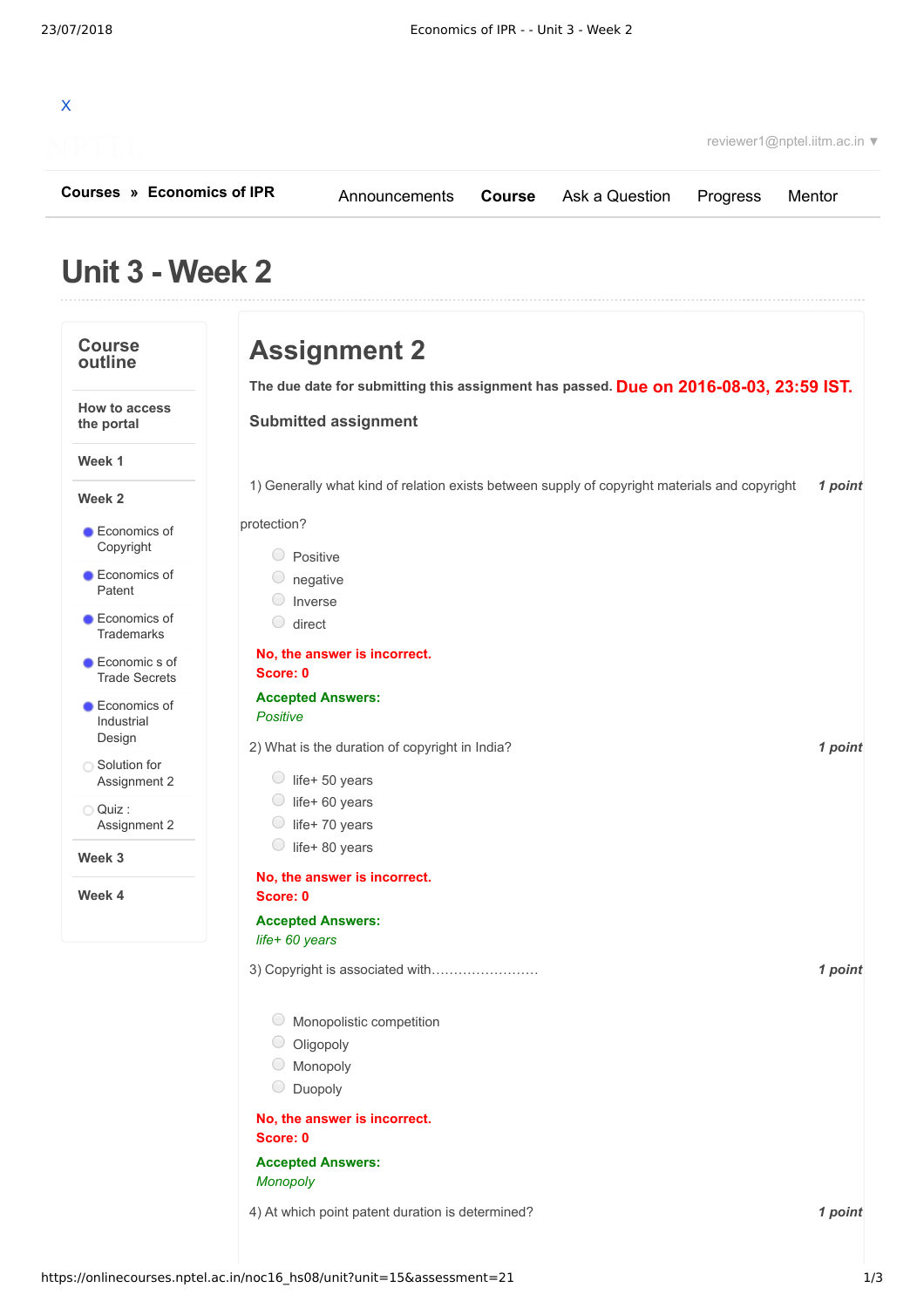|  |  | Economics of IPR - - Unit 3 - Week 2 |  |
|--|--|--------------------------------------|--|
|  |  |                                      |  |

|  |  | Marginal social benefit > marginal social cost |  |
|--|--|------------------------------------------------|--|
|  |  |                                                |  |

- Marginal social benefit < marginal social cost
- Where marginal social benefit=marginal social cost

| None of the above                                                                                                                                                                                                |         |  |
|------------------------------------------------------------------------------------------------------------------------------------------------------------------------------------------------------------------|---------|--|
| No, the answer is incorrect.<br>Score: 0                                                                                                                                                                         |         |  |
| <b>Accepted Answers:</b><br>Where marginal social benefit=marginal social cost                                                                                                                                   |         |  |
| 5) Which agreement protects trade secret?                                                                                                                                                                        | 1 point |  |
| $\circ$ Non disclosure agreement<br>$\cup$<br>Non compete agreement<br>0<br>Both a & b<br>None of the above                                                                                                      |         |  |
| No, the answer is incorrect.<br>Score: 0                                                                                                                                                                         |         |  |
| <b>Accepted Answers:</b><br>Both a & b                                                                                                                                                                           |         |  |
| 6) Which statement is correct about trade secret?                                                                                                                                                                | 1 point |  |
| $\circ$ Duration of its protection is unlimited<br>$\circ$ Does not grant competitive advantage<br>$\cup$<br>More weaker than any other IP protection<br>O<br>Both a and c                                       |         |  |
| No, the answer is incorrect.<br>Score: 0                                                                                                                                                                         |         |  |
| <b>Accepted Answers:</b><br>Both a and c                                                                                                                                                                         |         |  |
| 7) Which statement is correct about trademark?                                                                                                                                                                   | 1 point |  |
| $\bigcirc$<br>Reduces search cost<br>increases search cost<br>Increases experience cost<br>None of the above                                                                                                     |         |  |
| No, the answer is incorrect.<br>Score: 0                                                                                                                                                                         |         |  |
| <b>Accepted Answers:</b><br>Reduces search cost                                                                                                                                                                  |         |  |
| 8) There will be less incentive to free ride if                                                                                                                                                                  | 1 point |  |
| ◯ Cost of imitation=revenue from trademark<br>$\circ$ Cost of imitation > revenue from trademark<br>◯ Cost of imitation < revenue from trademark<br>$\circ$ None of the above                                    |         |  |
| No, the answer is incorrect.<br>Score: 0                                                                                                                                                                         |         |  |
| <b>Accepted Answers:</b>                                                                                                                                                                                         |         |  |
| Cost of imitation > revenue from trademark                                                                                                                                                                       |         |  |
| 9) Which statement is true about industrial design?<br>I. Global rights to industrial design prevail<br>II. Absence of industrial design protection create free rider problem<br>III. It cannot be easily copied | 1 point |  |
| IV. It benefits both consumers as well as producers                                                                                                                                                              |         |  |